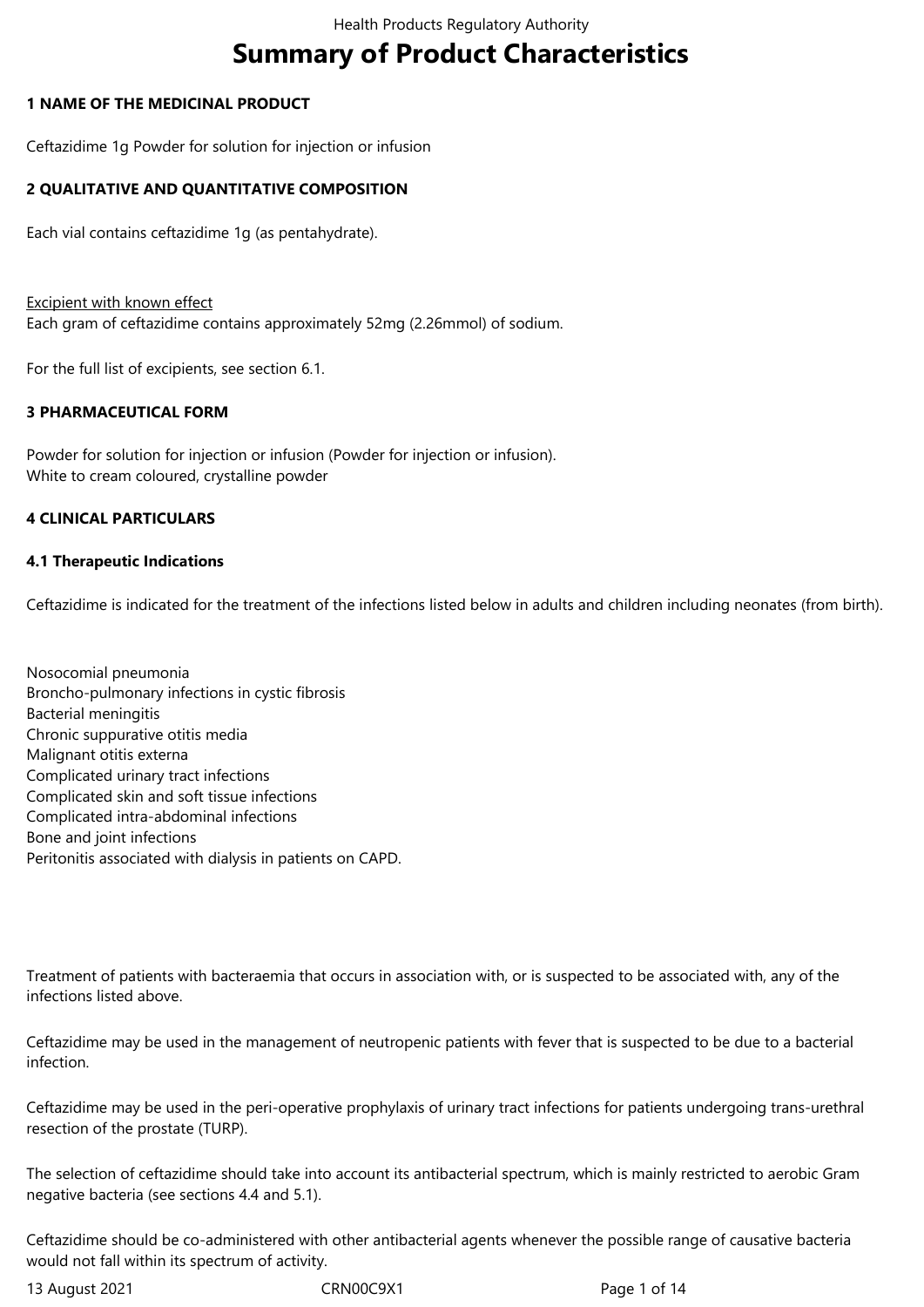Consideration should be given to official guidelines on the appropriate use of antibacterial agents.

# **4.2 Posology and method of administration**

# Posology

Table 1: Adults and children  $\geq 40$  kg

| <b>Intermittent Administration</b>                                                                       |                                                         |
|----------------------------------------------------------------------------------------------------------|---------------------------------------------------------|
| Infection                                                                                                | Dose to be administered                                 |
| Broncho-pulmonary infections in cystic fibrosis                                                          | 100 to 150 mg/kg/day every 8 h, maximum 9 g per<br>day1 |
| Febrile neutropenia                                                                                      |                                                         |
| Nosocomial pneumonia                                                                                     | 2 g every 8 h                                           |
| <b>Bacterial meningitis</b>                                                                              |                                                         |
| Bacteraemia*                                                                                             |                                                         |
| Bone and joint infections                                                                                | 1-2 $q$ every 8 h                                       |
| Complicated skin and soft tissue infections                                                              |                                                         |
| Complicated intra-abdominal infections                                                                   |                                                         |
| Peritonitis associated with dialysis in patients on CAPD                                                 |                                                         |
| Complicated urinary tract infections                                                                     | 1-2 g every 8 h or 12 h                                 |
| Peri-operative prophylaxis for transuretheral resection of prostate (TURP)                               | 1 g at induction of anaesthesia,                        |
|                                                                                                          | and a second dose at catheter removal                   |
| Chronic suppurative otitis media                                                                         |                                                         |
| Malignant otitis externa                                                                                 | 1 g to 2 g every 8h                                     |
| Continuous Infusion                                                                                      |                                                         |
| Infection                                                                                                | Dose to be administered                                 |
| Febrile neutropenia                                                                                      |                                                         |
| Nosocomial pneumonia                                                                                     | Loading dose of 2 g followed by a continuous            |
| Broncho-pulmonary infections in cystic fibrosis                                                          | infusion of 4 to 6 g every 24 h1                        |
| <b>Bacterial meningitis</b>                                                                              |                                                         |
| Bacteraemia*                                                                                             |                                                         |
| Bone and joint infections                                                                                |                                                         |
| Complicated skin and soft tissue infections                                                              |                                                         |
| Complicated intra-abdominal infections                                                                   |                                                         |
| Peritonitis associated with dialysis in patients on CAPD                                                 |                                                         |
| 1 In adults with normal renal function 9 g/day has been used without adverse effects.                    |                                                         |
| * When associated with, or suspected to be associated with, any of the infections listed in section 4.1. |                                                         |

| Table 2: Children < 40 kg   |                |                                                           |
|-----------------------------|----------------|-----------------------------------------------------------|
| Infants and toddlers        | Infection      | Usual dose                                                |
| >2 months and children      |                |                                                           |
| $<$ 40 kg                   |                |                                                           |
| Intermittent Administration |                |                                                           |
|                             | Complicated    | 100-150 mg/kg/day in three divided doses, maximum 6 g/day |
|                             | urinary tract  |                                                           |
|                             | infections     |                                                           |
|                             | Chronic        |                                                           |
|                             | suppurative    |                                                           |
|                             | otitis media   |                                                           |
|                             | Malignant      |                                                           |
|                             | otitis externa |                                                           |
|                             | Neutropenic    | 150 mg/kg/day in three divided doses, maximum 6 g/day     |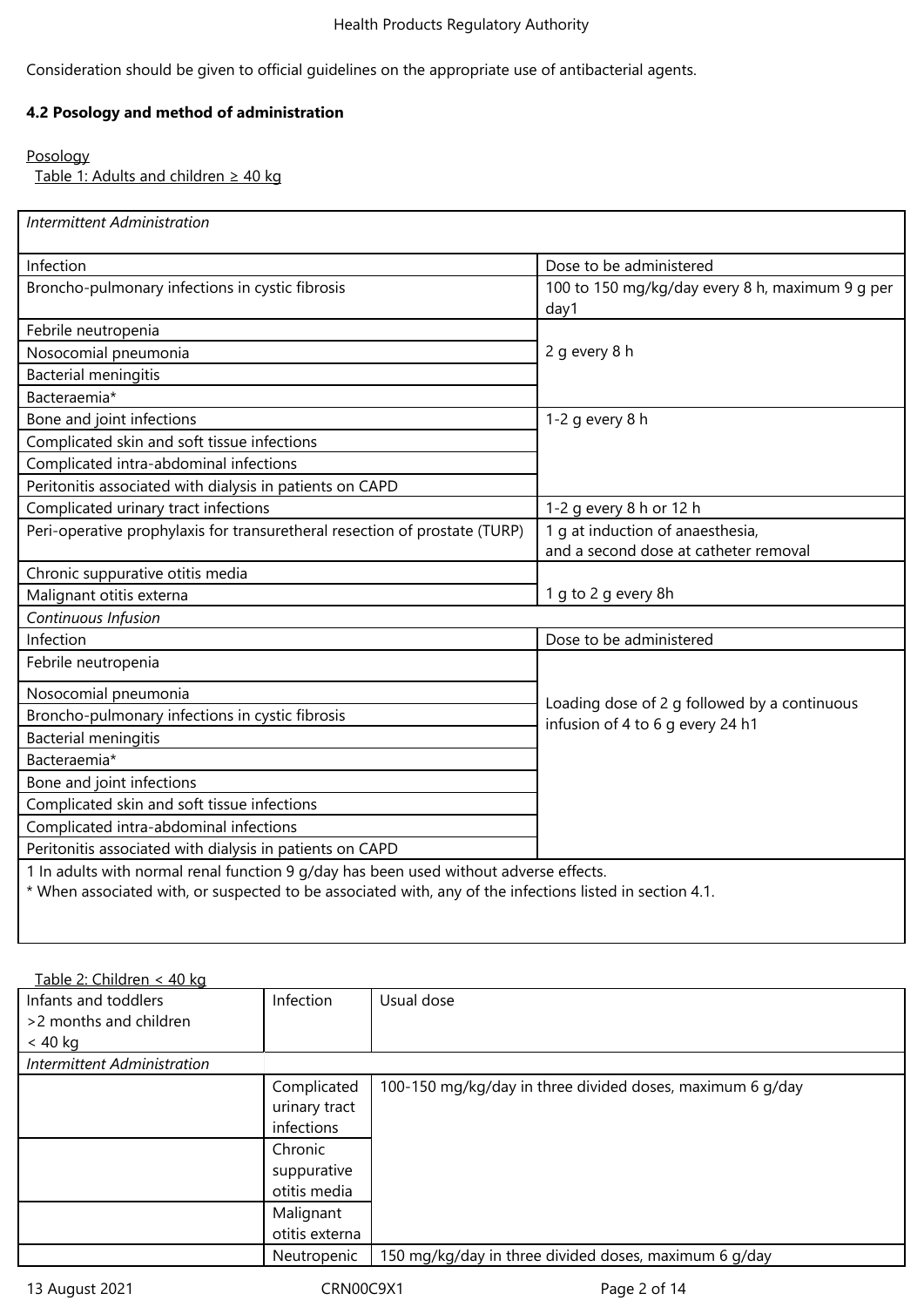|                                      | children         |                                                                                                                                                                                                                                     |
|--------------------------------------|------------------|-------------------------------------------------------------------------------------------------------------------------------------------------------------------------------------------------------------------------------------|
|                                      | Broncho-pul      |                                                                                                                                                                                                                                     |
|                                      | monary           |                                                                                                                                                                                                                                     |
|                                      | infections in    |                                                                                                                                                                                                                                     |
|                                      | cystic fibrosis  |                                                                                                                                                                                                                                     |
|                                      | <b>Bacterial</b> |                                                                                                                                                                                                                                     |
|                                      | meningitis       |                                                                                                                                                                                                                                     |
|                                      |                  |                                                                                                                                                                                                                                     |
|                                      | Bacteraemia*     |                                                                                                                                                                                                                                     |
|                                      | Bone and         | 100-150 mg/kg/day in three divided doses, maximum 6 g/day                                                                                                                                                                           |
|                                      | joint            |                                                                                                                                                                                                                                     |
|                                      | infections       |                                                                                                                                                                                                                                     |
|                                      | Complicated      |                                                                                                                                                                                                                                     |
|                                      | skin and soft    |                                                                                                                                                                                                                                     |
|                                      | tissue           |                                                                                                                                                                                                                                     |
|                                      | infections       |                                                                                                                                                                                                                                     |
|                                      | Complicated      |                                                                                                                                                                                                                                     |
|                                      | intra-abdomi     |                                                                                                                                                                                                                                     |
|                                      | nal infections   |                                                                                                                                                                                                                                     |
|                                      | Peritonitis      |                                                                                                                                                                                                                                     |
|                                      | associated       |                                                                                                                                                                                                                                     |
|                                      | with dialysis    |                                                                                                                                                                                                                                     |
|                                      | in patients      |                                                                                                                                                                                                                                     |
|                                      | on CAPD          |                                                                                                                                                                                                                                     |
| Continuous Infusion                  |                  |                                                                                                                                                                                                                                     |
|                                      |                  |                                                                                                                                                                                                                                     |
|                                      | Febrile          | Loading dose of 60-100 mg/kg followed by a continuous infusion 100-200                                                                                                                                                              |
|                                      | neutropenia      | mg/kg/day, maximum 6 g/day                                                                                                                                                                                                          |
|                                      | Nosocomial       |                                                                                                                                                                                                                                     |
|                                      | pneumonia        |                                                                                                                                                                                                                                     |
|                                      | Broncho-pul      |                                                                                                                                                                                                                                     |
|                                      | monary           |                                                                                                                                                                                                                                     |
|                                      | infections in    |                                                                                                                                                                                                                                     |
|                                      | cystic fibrosis  |                                                                                                                                                                                                                                     |
|                                      | <b>Bacterial</b> |                                                                                                                                                                                                                                     |
|                                      | meningitis       |                                                                                                                                                                                                                                     |
|                                      | Bacteraemia*     |                                                                                                                                                                                                                                     |
|                                      | Bone and         |                                                                                                                                                                                                                                     |
|                                      | joint            |                                                                                                                                                                                                                                     |
|                                      | infections       |                                                                                                                                                                                                                                     |
|                                      | Complicated      |                                                                                                                                                                                                                                     |
|                                      | skin and soft    |                                                                                                                                                                                                                                     |
|                                      | tissue           |                                                                                                                                                                                                                                     |
|                                      | infections       |                                                                                                                                                                                                                                     |
|                                      | Complicated      |                                                                                                                                                                                                                                     |
|                                      | intra-abdomi     |                                                                                                                                                                                                                                     |
|                                      | nal infections   |                                                                                                                                                                                                                                     |
|                                      | Peritonitis      |                                                                                                                                                                                                                                     |
|                                      | associated       |                                                                                                                                                                                                                                     |
|                                      | with dialysis    |                                                                                                                                                                                                                                     |
|                                      | in patients      |                                                                                                                                                                                                                                     |
|                                      | on CAPD          |                                                                                                                                                                                                                                     |
| Neonates and infants $\leq$ 2 months | Infection        | Usual dose                                                                                                                                                                                                                          |
| Intermittent Administration          |                  |                                                                                                                                                                                                                                     |
|                                      | Most             |                                                                                                                                                                                                                                     |
|                                      | infections       | 25-60 mg/kg/day in two divided doses1                                                                                                                                                                                               |
|                                      |                  |                                                                                                                                                                                                                                     |
|                                      |                  | 1 In neonates and infants $\leq$ 2 months, the serum half life of ceftazidime can be three to four times that in adults.<br>* Where associated with or suspected to be associated with any of the infections listed in section 4.1. |
|                                      |                  |                                                                                                                                                                                                                                     |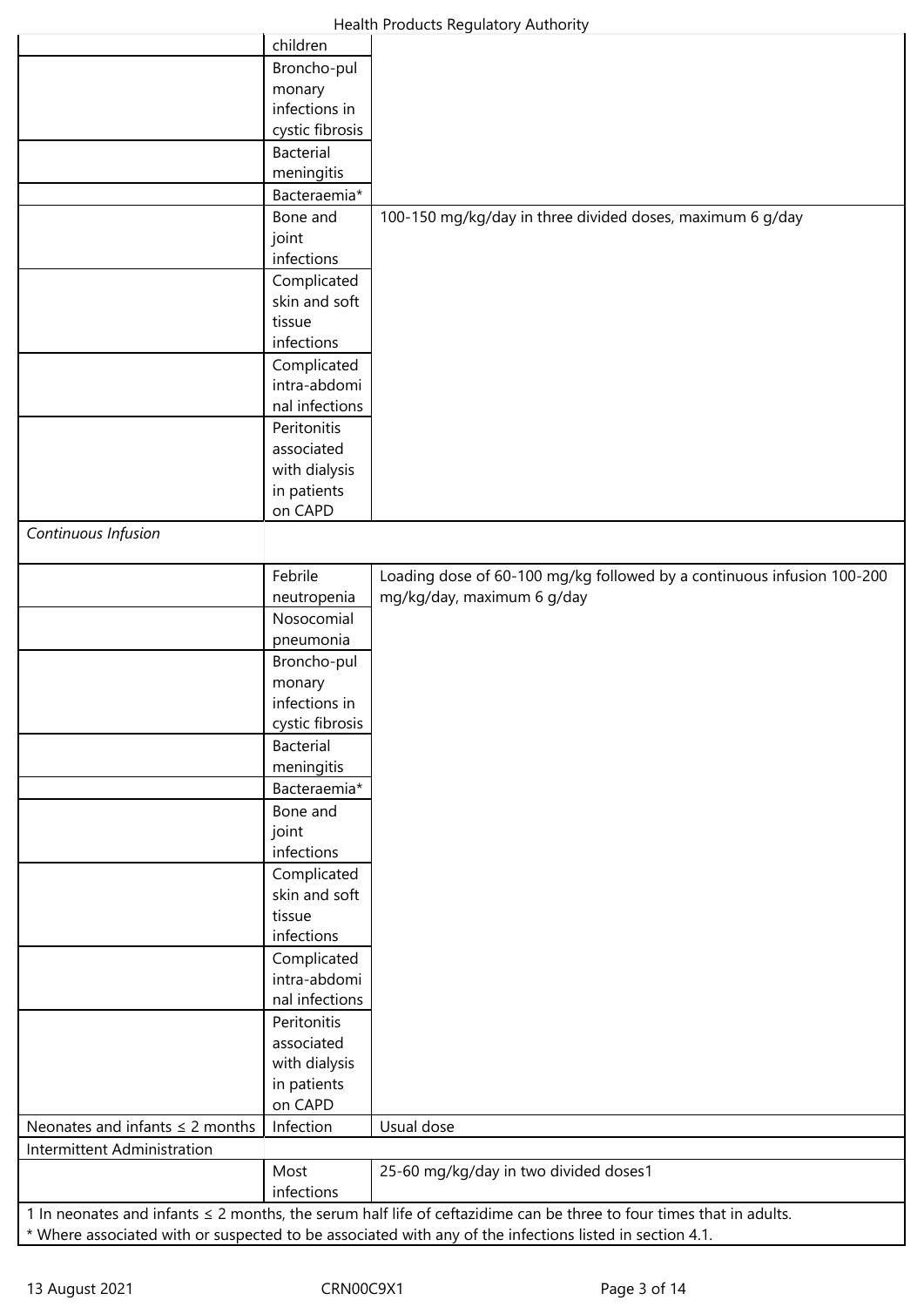# Paediatric population

The safety and efficacy of Ceftazidime administered as continuous infusion to neonates and infants ≤ 2 months has not been established.

# Elderly

In view of age related reduced clearance of Ceftazidime in elderly patients, the daily dose should not normally exceed 3 g in those over 80 years of age.

## Hepatic impairment

Available data do not indicate the need for dose adjustment in mild or moderate liver function impairment. There are no study data in patients with severe hepatic impairment (see also section 5.2). Close clinical monitoring for safety and efficacy is advised.

## Renal impairment

Ceftazidime is excreted unchanged by the kidneys. Therefore, in patients with impaired renal function, the dosage should be reduced (see also section 4.4).

An initial loading dose of 1 g should be given. Maintenance doses should be based on creatinine clearance:

Table 3: Recommended maintenance doses of Ceftazidime in renal impairment – intermittent infusion

Adults and children  $\geq 40$  kg

| Creatinine clearance<br>(ml/min) | Approx. serum creatinine<br>µmol/l (mg/dl) | Recommended unit dose of Ceftazidime (q) | Frequency of dosing (hourly) |
|----------------------------------|--------------------------------------------|------------------------------------------|------------------------------|
| $50 - 31$                        | 150-200<br>$(1.7 - 2.3)$                   |                                          | 12                           |
| $30 - 16$                        | 200-350<br>$(2.3 - 4.0)$                   |                                          | 24                           |
| $15 - 6$                         | 350-500<br>$(4.0 - 5.6)$                   | 0.5                                      | 24                           |
| < 5                              | >500<br>(5.6)                              | 0.5                                      | 48                           |

In patients with severe infections the unit dose should be increased by 50% or the dosing frequency increased. In children the creatinine clearance should be adjusted for body surface area or lean body mass.

Children < 40 kg

| Creatinine clearance<br>$(mI/min)**$ | Approx. serum creatinine*<br>µmol/l (mg/dl)           | Recommended individual dose mg/kg<br>body weight                                                                               | Frequency of dosing (hourly) |
|--------------------------------------|-------------------------------------------------------|--------------------------------------------------------------------------------------------------------------------------------|------------------------------|
| $50 - 31$                            | 150-200<br>$(1.7 - 2.3)$                              | 25                                                                                                                             | 12                           |
| $30 - 16$                            | 200-350<br>$(2.3 - 4.0)$                              | 25                                                                                                                             | 24                           |
| $15 - 6$                             | 350-500<br>$(4.0 - 5.6)$                              | 12.5                                                                                                                           | 24                           |
| < 5                                  | > 500<br>(5.6)                                        | 12.5                                                                                                                           | 48                           |
|                                      |                                                       | * The serum creatinine values are quideline values that may not indicate exactly the same degree of reduction for all patients |                              |
| with reduced renal function.         |                                                       |                                                                                                                                |                              |
|                                      | ** Estimated based on body surface area, or measured. |                                                                                                                                |                              |

Close clinical monitoring for safety and efficacy is advised.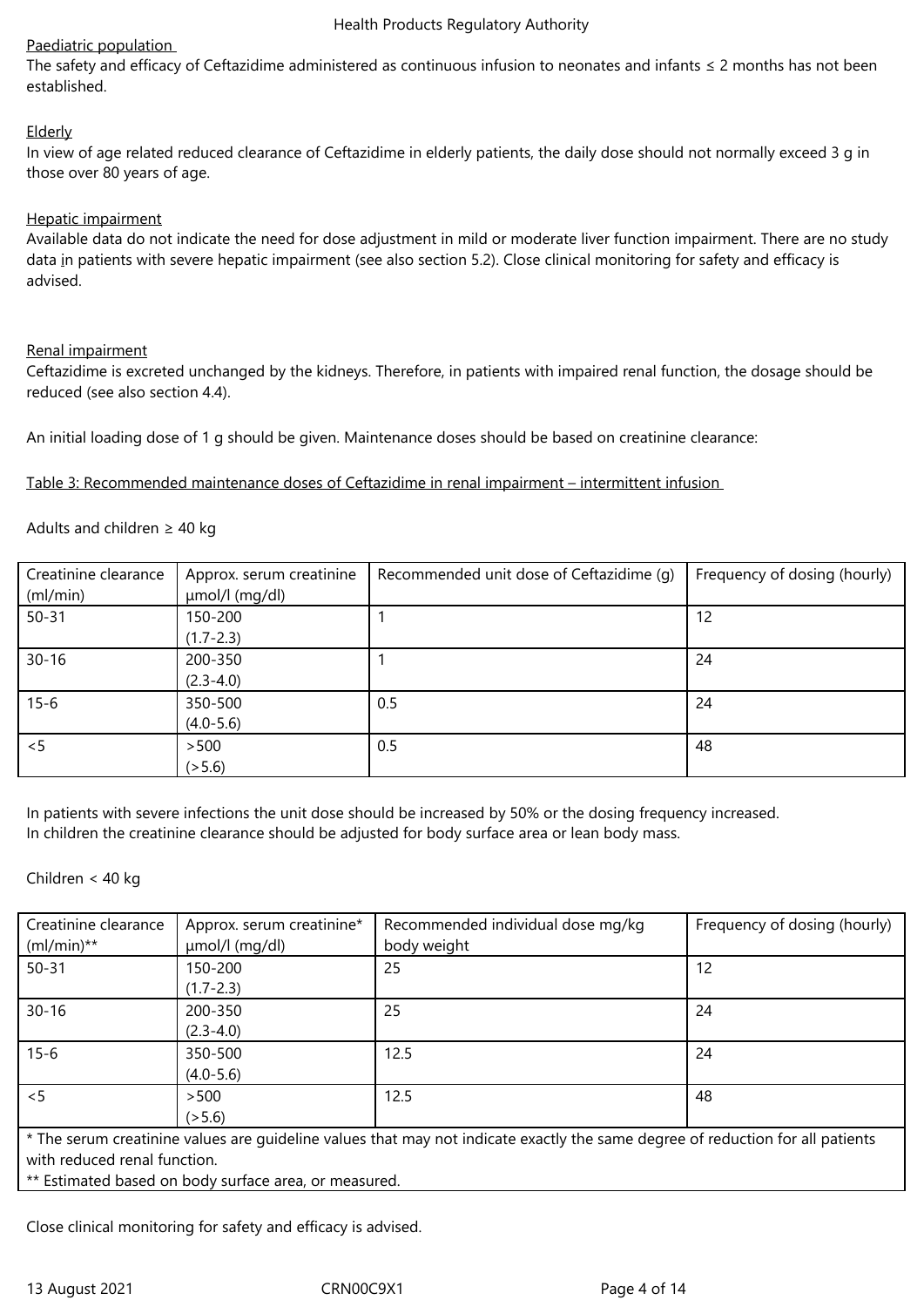# Health Products Regulatory Authority Table 4: Recommended maintenance doses of Ceftazidime in renal impairment – continuous infusion

Adults and children  $\geq$  40 kg

| Creatinine clearance | Approx. serum creatinine | Frequency of dosing (hourly)                         |
|----------------------|--------------------------|------------------------------------------------------|
| (ml/min)             | µmol/l (mg/dl)           |                                                      |
| $50 - 31$            | 150-200                  | Loading dose of 2 g followed by 1 g to 3 g /24 hours |
|                      | $(1.7 - 2.3)$            |                                                      |
| $30 - 16$            | 200-350                  | Loading dose of 2 g followed by 1 g/24 hours         |
|                      | $(2.3 - 4.0)$            |                                                      |
| $\leq$ 15            | >350                     | Not evaluated                                        |
|                      | ( > 4.0)                 |                                                      |

Caution is advised in dose selection. Close clinical monitoring for safety and efficacy is advised.

# Children < 40 kg

The safety and effectiveness of Ceftazidime administered as continuous infusion in renally impaired children < 40 kg has not been established. Close clinical monitoring for safety and efficacy is advised.

If continuous infusion is used in children with renal impairment, the creatinine clearance should be adjusted for body surface area or lean body mass.

Haemodialysis

The serum half-life during haemodialysis ranges from 3 to 5 h.

Following each haemodialysis period, the maintenance dose of ceftazidime recommended in the below table should be repeated.

#### Peritoneal dialysis

Ceftazidime may be used in peritoneal dialysis and continuous ambulatory peritoneal dialysis (CAPD).

In addition to intravenous use, ceftazidime can be incorporated into the dialysis fluid (usually 125 to 250 mg for 2 litres of dialysis solution).

For patients in renal failure on continuous arterio-venous haemodialysis or high-flux haemofiltration in intensive therapy units: 1 g daily either as a single dose or in divided doses. For low-flux haemofiltration, follow the dose recommended under renal impairment.

For patients on veno-venous haemofiltration and veno-venous haemodialysis, follow the dosage recommendations in the tables 5 & 6below.

# Table 5: Continuous veno-venous haemofiltration dose guidelines

| Residual renal function (creatinine clearance ml/min) |     | Maintenance dose (mg)<br>for an ultrafiltration rate |      |     |
|-------------------------------------------------------|-----|------------------------------------------------------|------|-----|
|                                                       |     | $(mI/min)$ of 1:                                     |      |     |
|                                                       |     | 16.7                                                 | 33.3 | 50  |
|                                                       | 250 | 250                                                  | 500  | 500 |
|                                                       | 250 | 250                                                  | 500  | 500 |
| 10                                                    | 250 | 500                                                  | 500  | 750 |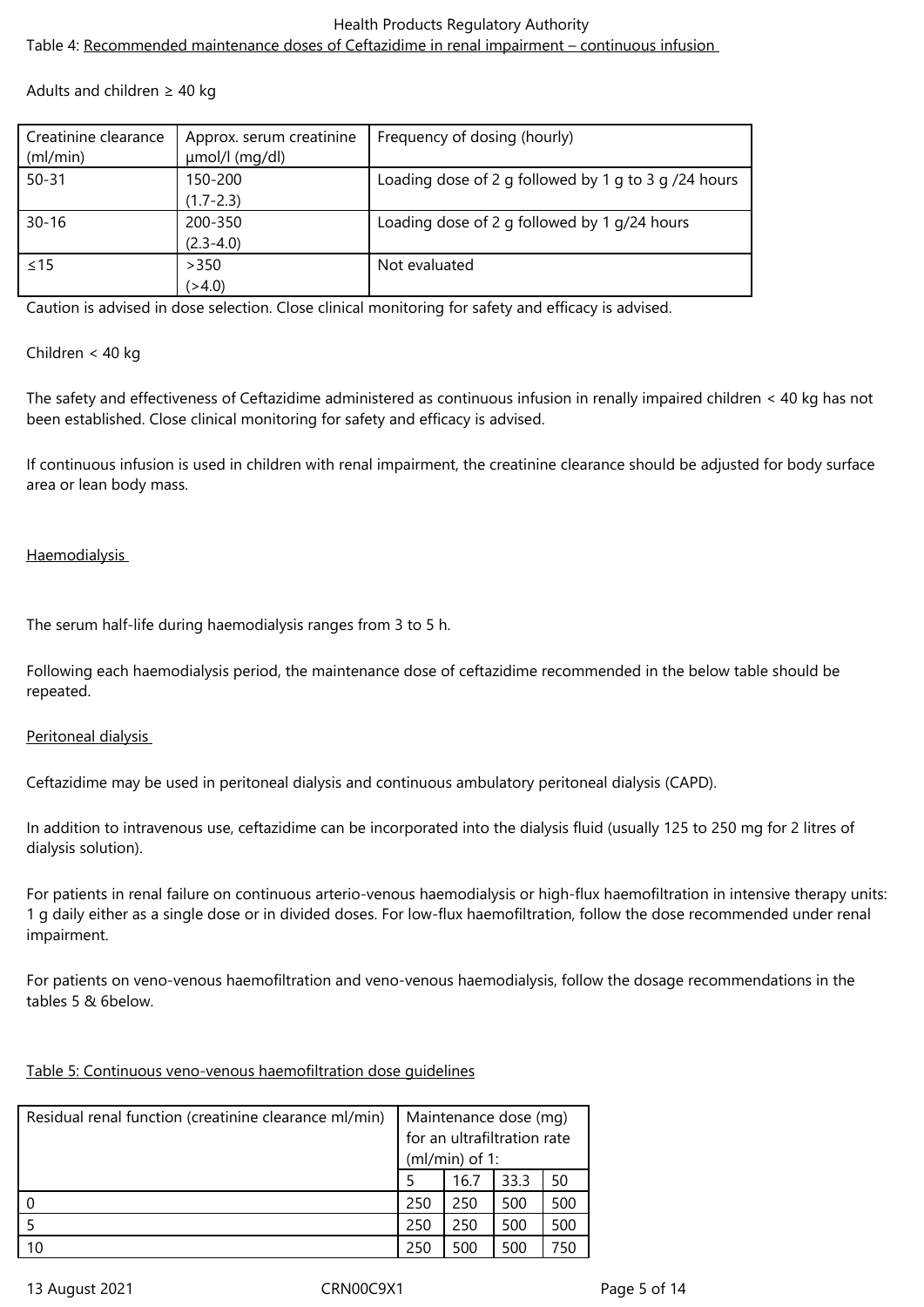| Health Products Regulatory Authority              |     |     |     |     |
|---------------------------------------------------|-----|-----|-----|-----|
|                                                   | 250 | 500 | 500 | 750 |
|                                                   | 500 | 500 | 500 | 750 |
| 1 Maintenance dose to be administered every 12 h. |     |     |     |     |

Table 6: Continuous veno-venous haemodialysis dose guidelines

| Residual renal function (creatinine clearance in<br>ml/min) |                            | Maintenance dose (mg) for a dialysate in flow rate of 1: |      |     |                                 |     |      |  |  |
|-------------------------------------------------------------|----------------------------|----------------------------------------------------------|------|-----|---------------------------------|-----|------|--|--|
|                                                             | 1.0 litre/h<br>2.0 litre/h |                                                          |      |     |                                 |     |      |  |  |
|                                                             |                            | Ultrafiltration rate (litre/h)                           |      |     | Ultrafiltration rate (litres/h) |     |      |  |  |
|                                                             | 0.5                        | 1.0                                                      | 2.0  | 0.5 |                                 | 1.0 | 2.0  |  |  |
|                                                             |                            |                                                          |      |     |                                 |     |      |  |  |
| $\mathbf 0$                                                 | 500                        | 500                                                      | 500  | 500 |                                 | 500 | 750  |  |  |
| -5                                                          | 500                        | 500                                                      | 750  | 500 |                                 | 500 | 750  |  |  |
| 10                                                          | 500                        | 500                                                      | 750  | 500 |                                 | 750 | 1000 |  |  |
| 15                                                          | 500                        | 750                                                      | 750  | 750 |                                 | 750 | 1000 |  |  |
| 20                                                          | 750                        | 750                                                      | 1000 | 750 |                                 | 750 | 1000 |  |  |
| Maintenance dose to be administered every 12 h.             |                            |                                                          |      |     |                                 |     |      |  |  |

Method of administration

The dose depends on the severity, susceptibility, site and type of infection and on the age and renal function of the patient.

Ceftazidime should be administered by intravenous injection or infusion, or by deep intramuscular injection. Recommended intramuscular injection sites are the upper outer quadrant of the gluteus maximus or lateral part of the thigh. Ceftazidime solutions may be given directly into the vein or introduced into the tubing of a giving set if the patient is receiving parenteral fluids.

The standard recommended route of administration is by intravenous intermittent injection or intravenous continuous infusion. Intramuscular administration should only be considered when the intravenous route is not possible or less appropriate for the patient.

# **4.3 Contraindications**

Hypersensitivity to the active substance, to any other cephalosporins or to any of the excipients listed in section 6.1.

History of severe hypersensitivity (e.g. anaphylactic reaction) to any other type of beta-lactam antibacterial agent (penicillins, monobactams and carbapenems).

#### **4.4 Special warnings and precautions for use**

#### **Hypersensitivity**

As with all beta-lactam antibacterial agents, serious and occasionally fatal hypersensitivity reactions have been reported. In case of severe hypersensitivity reactions, treatment with ceftazidime must be discontinued immediately and adequate emergency measures must be initiated.

Before beginning treatment, it should be established whether the patient has a history of severe hypersensitivity reactions to ceftazidime, to other cephalosporins or to any other type of beta-lactam agent. Caution should be used if ceftazidime is given to patients with a history of non-severe hypersensitivity to other beta-lactam agents.

#### Spectrum of activity

Ceftazidime has a limited spectrum of antibacterial activity. It is not suitable for use as a single agent for the treatment of some types of infections unless the pathogen is already documented and known to be susceptible or there is a very high suspicion that the most likely pathogen(s) would be suitable for treatment with ceftazidime. This particularly applies when considering the treatment of patients with bacteraemia and when treating bacterial meningitis, skin and soft tissue infections and bone and joint infections. In addition, ceftazidime is susceptible to hydrolysis by several of the extended spectrum beta lactamases (ESBLs). Therefore information on the prevalence of ESBL producing organisms should be taken into account when selecting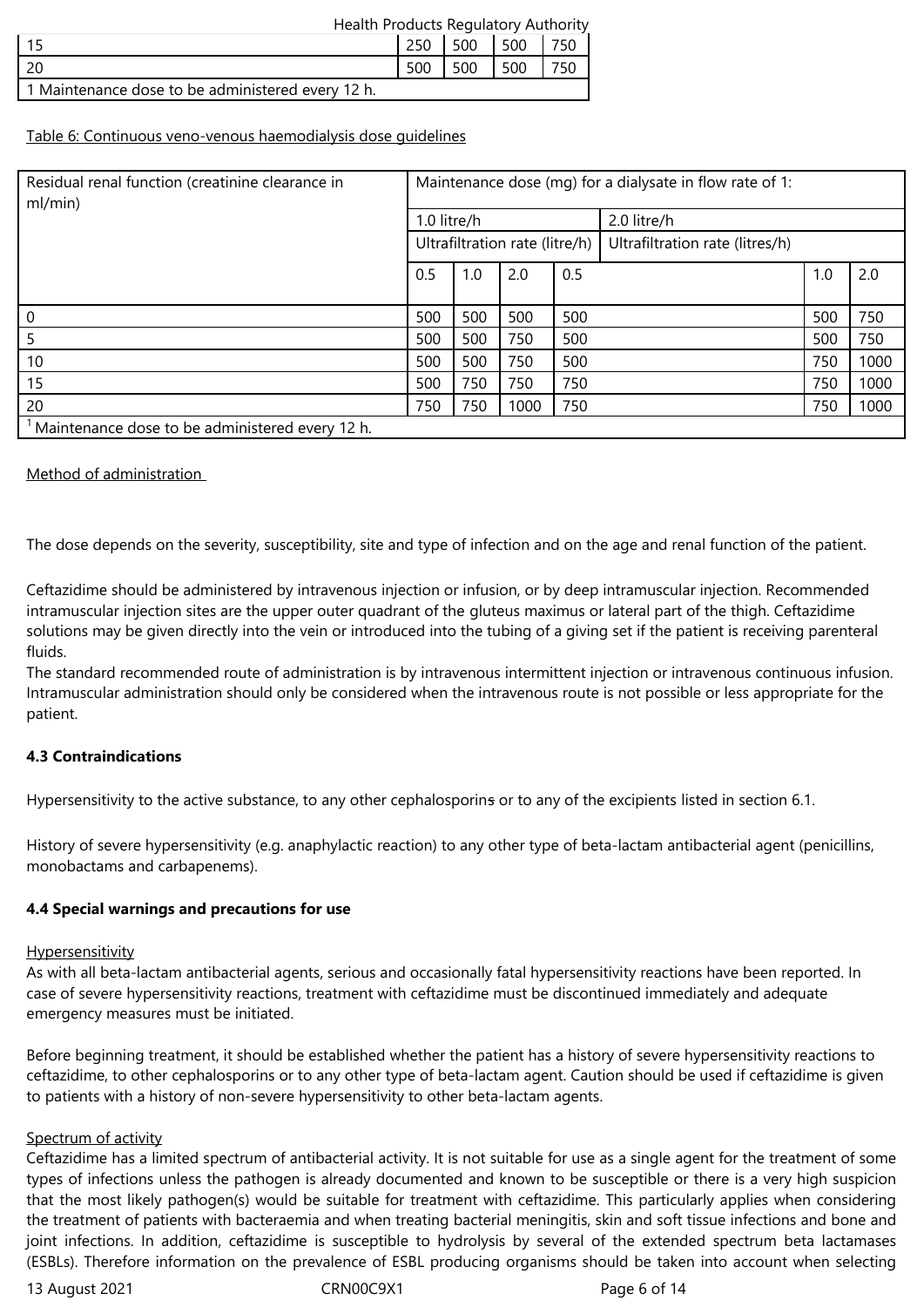#### Health Products Regulatory Authority ceftazidime **for the set of the contract of the contract of the contract of the contract of treatment**.

#### Pseudomembranous colitis

Antibacterial agent-associated colitis and pseudo-membranous colitis have been reported with nearly all anti-bacterial agents, including ceftazidime, and may range in severity from mild to life-threatening. Therefore, it is important to consider this diagnosis in patients who present with diarrhoea during or subsequent to the administration of ceftazidime (see section 4.8). Discontinuation of therapy with ceftazidime and the administration of specific treatment for Clostridium difficile should be considered. Medicinal products that inhibit peristalsis should not be given.

## Renal function

Concurrent treatment with high doses of cephalosporins and nephrotoxic medicinal products such as aminoglycosides or potent diuretics (e.g. furosemide) may adversely affect renal function.

Ceftazidime is eliminated via the kidneys, therefore the dose should be reduced according to the degree of renal impairment. Patients with renal impairment should be closely monitored for both safety and efficacy. Neurological sequelae have occasionally been reported when the dose has not been reduced in patients with renal impairment (see sections 4.2 and 4.8).

#### Overgrowth of non-susceptible organisms

Prolonged use may result in the overgrowth of non-susceptible organisms (e.g. Enterococci, fungi) which may require interruption of treatment or other appropriate measures. Repeated evaluation of the patient's condition is essential.

#### Test and assay interactions

Ceftazidime does not interfere with enzyme-based tests for glycosuria, but slight interference (false-positive) may occur with copper reduction methods (Benedict's, Fehling's, Clinitest).

Ceftazidime does not interfere in the alkaline picrate assay for creatinine.

The development of a positive Coombs' test associated with the use of ceftazidime in about 5% of patients may interfere with the cross-matching of blood.

#### Sodium content

This medicinal product contains 52mg sodium per 1g vial, equivalent to 2.6% of the WHO recommended maximum daily intake of 2g sodium for an adult.

#### **4.5 Interaction with other medicinal products and other forms of interactions**

Interaction studies have only been conducted with probenecid and furosemide. Concurrent use of high doses with nephrotoxic medicinal products may adversely affect renal function (see section 4.4).

Chloramphenicol is antagonistic *in vitro* with Ceftazidime and other cephalosporins. The clinical relevance of this finding is unknown, but if concurrent administration of ceftazidime with chloramphenicol is proposed, the possibility of antagonism should be considered.

#### **4.6 Fertility, pregnancy and lactation**

**Pregnancy** 

There are limited amounts of data from the use of ceftazidime in pregnant women. Animal studies do not indicate direct or indirect harmful effects with respect to pregnancy embryonal/foetal development, parturition or postnatal development (see section 5.3).

Ceftazidime should be prescribed to pregnant woman only if the benefit outweighs the risk.

#### Breast Feeding

Ceftazidime is excreted in human milk in small quantities but at therapeutic doses of ceftazidime no effects on the breast-fed infant are anticipated. Ceftazidime can be used during breast-feeding. **Fertility** 

No data are available.

#### **4.7 Effects on ability to drive and use machines**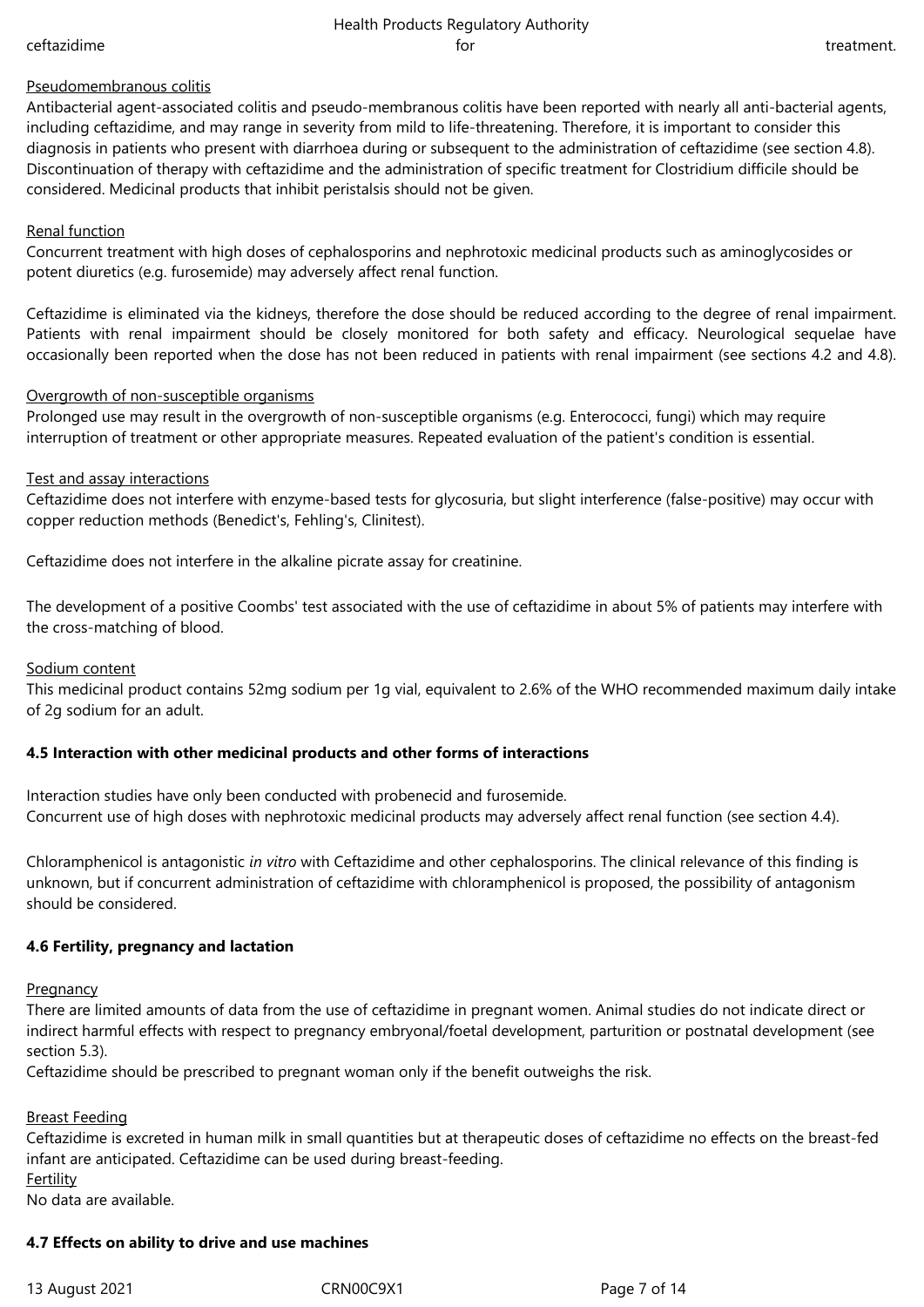No studies on the effects on the ability to drive and use machines have been performed. However, undesirable effects may occur (e.g. dizziness), which may influence the ability to drive and use machines (see section 4.8).

# **4.8 Undesirable effects**

The most common adverse reactions are eosinophilia, thrombocytosis, phlebitis or thrombophlebitis with intravenous administration, diarrhoea, transient increases in hepatic enzymes, maculopapular or urticarcial rash, pain and/or inflammation following intramuscular injection and positive Coomb's test.

Data from sponsored and un-sponsored clinical trials have been used to determine the frequency of common and uncommon undesirable effects. The frequencies assigned to all other undesirable effects were mainly determined using post-marketing data and refer to a reporting rate rather than a true frequency. Within each frequency grouping, undesirable effects are presented in order of decreasing seriousness. The following convention has been used for the classification of frequency:

Very common (≥1/10) Common (≥1/100 to <1/10) Uncommon (≥1/1,000 to <1/100) Rare (≥1/10,000 to <1/1,000) Very rare (<1/10,000) Unknown (cannot be estimated from the available data)

| System Organ<br>Class                         | Common                                                                 | Uncommon                                                                                                                    | Very rare                                     | Unknown                                                                                                                                                                      |
|-----------------------------------------------|------------------------------------------------------------------------|-----------------------------------------------------------------------------------------------------------------------------|-----------------------------------------------|------------------------------------------------------------------------------------------------------------------------------------------------------------------------------|
| Infections and<br><i>infestations</i>         |                                                                        | Candidiasis<br>(including<br>vaginitis and oral<br>thrush)                                                                  |                                               |                                                                                                                                                                              |
| Blood and<br>lymphatic<br>system<br>disorders | Eosinophilia<br>Thrombocytosis                                         | Neutropenia<br>Leucopenia<br>Thrombocytopenia                                                                               |                                               | Agranulocytosis Haemolytic anaemia<br>Lymphocytosis                                                                                                                          |
| Immune system<br>disorders                    |                                                                        |                                                                                                                             |                                               | Anaphylaxis (including bronchospasm<br>and/or hypotension) (see section 4.4)                                                                                                 |
| Nervous system<br>disorders                   |                                                                        | Headache<br><b>Dizziness</b>                                                                                                |                                               | Neurological sequelae <sup>1</sup><br>Paraesthesia                                                                                                                           |
| <b>Vascular</b><br>disorders                  | Phlebitis or<br>thrombophlebitis<br>with intravenous<br>administration |                                                                                                                             |                                               |                                                                                                                                                                              |
| Gastrointestinal<br>disorders                 | Diarrhoea                                                              | Antibacterial<br>agent-associated<br>diarrhoea and<br>colitis2 (see<br>section 4.4)<br>Abdominal pain<br>Nausea<br>Vomiting |                                               | <b>Bad taste</b>                                                                                                                                                             |
| <b>Hepatobiliary</b><br>disorders             | Transient<br>elevations in one<br>or more hepatic<br>enzymes3          |                                                                                                                             |                                               | Jaundice                                                                                                                                                                     |
| Skin and<br>subcutaneous<br>tissue disorders  | Maculopapular or<br>urticarial rash                                    | Pruritus                                                                                                                    |                                               | Toxic epidermal necrolysis<br>Stevens-johnson syndrome<br>Erythema multiforme<br>Angioedema<br>Drug Reaction with Eosinophilia and<br>Systemic Symptoms (DRESS) <sup>4</sup> |
| Renal and<br>urinary<br>disorders             |                                                                        | Transient<br>elevations of<br>blood urea, blood                                                                             | Interstitial nephritis<br>Acute renal failure |                                                                                                                                                                              |

13 August 2021 CRN00C9X1 Page 8 of 14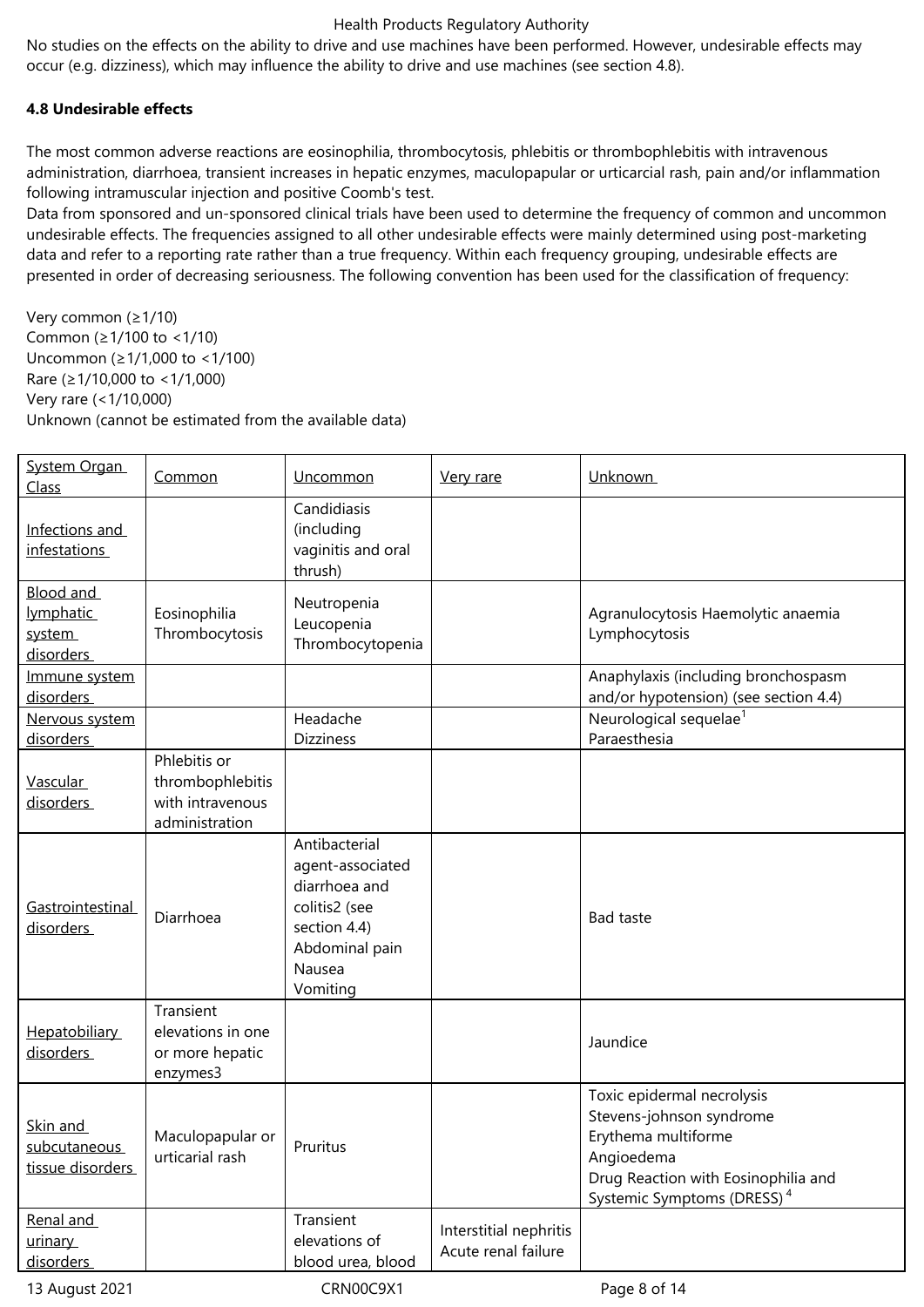|                                                               |                                                                    | creatinine |  |
|---------------------------------------------------------------|--------------------------------------------------------------------|------------|--|
| General<br>disorders and<br>administration<br>site conditions | Pain and/or<br>inflammation<br>after<br>intramuscular<br>injection | Fever      |  |
| Investigations                                                | Positive Coombs'<br>test <sup>5</sup>                              |            |  |
|                                                               |                                                                    |            |  |

1There have been reports of neurological sequelae including tremor, myoclonia, convulsions, encephalopathy and coma in patients with renal impairment in whom the dose of Ceftazidime has not been appropriately reduced.

- 2 Diarrhoea and colitis may be associated with Clostridium difficile and may present as pseudomembranous colitis.
- 3 ALT (SGPT), AST (SOGT), LHD, GGT, alkaline phosphatase.
- 4 There have been rare reports where DRESS has been associated with ceftazidime.
- 5 A positive Coombs test develops in about 5% of patients and may interfere with blood cross matching.

# **Reporting of suspected adverse reactions**

Reporting suspected adverse reactions after authorisation of the medicinal product is important. It allows continued monitoring of the benefit/risk balance of the medicinal product. Healthcare professionals are asked to report any suspected adverse reactions via HPRA Pharmacovigilance, Website: www.hpra.ie.

# **4.9 Overdose**

Overdose can lead to neurological sequelae including en[cephalopath](http://www.hpra.ie/)y, convulsion and coma. Symptoms of overdose can occur if the dose is not reduced appropriately in patients with renal impairment (see sections 4.2 and 4.4).

Serum levels of ceftazidime can be reduced by haemodialysis or peritoneal dialysis.

# **5 PHARMACOLOGICAL PROPERTIES**

#### **5.1 Pharmacodynamic properties**

Pharmacotherapeutic group: Antibacterials for systemic use. Third-generation cephalosporins ATC code: J01DD02. Mechanism of action

Ceftazidime inhibits bacterial cell wall synthesis following attachment to penicillin binding proteins (PBPs). This results in the interruption of cell wall (peptidoglycan) biosynthesis, which leads to bacterial cell lysis and death.

#### PK/PD relationship

For cephalosporins, the most important pharmacokinetic-pharmacodynamic index correlating with in vivo efficacy has been shown to be the percentage of the dosing interval that the unbound concentration remains above the minimum inhibitory concentration (MIC) of ceftazidime for individual target species (i.e. %T>MIC).

#### Mechanism of Resistance

Bacterial resistance to ceftazidime may be due to one or more of the following mechanisms:

- hydrolysis by beta-lactamases. Ceftazidime may be efficiently hydrolysed by extended spectrum beta-lactamases (ESBLs), including the SHV family of ESBLs, and AmpC enzymes that may be induced or stably derepressed in certain aerobic Gram-negative bacterial species
- reduced affinity of penicillin-binding proteins for ceftazidime
- outer membrane impermeability, which restricts access of ceftazidime to penicillin binding proteins in Gram-negative organisms.
- bacterial efflux pumps.

#### **Breakpoints**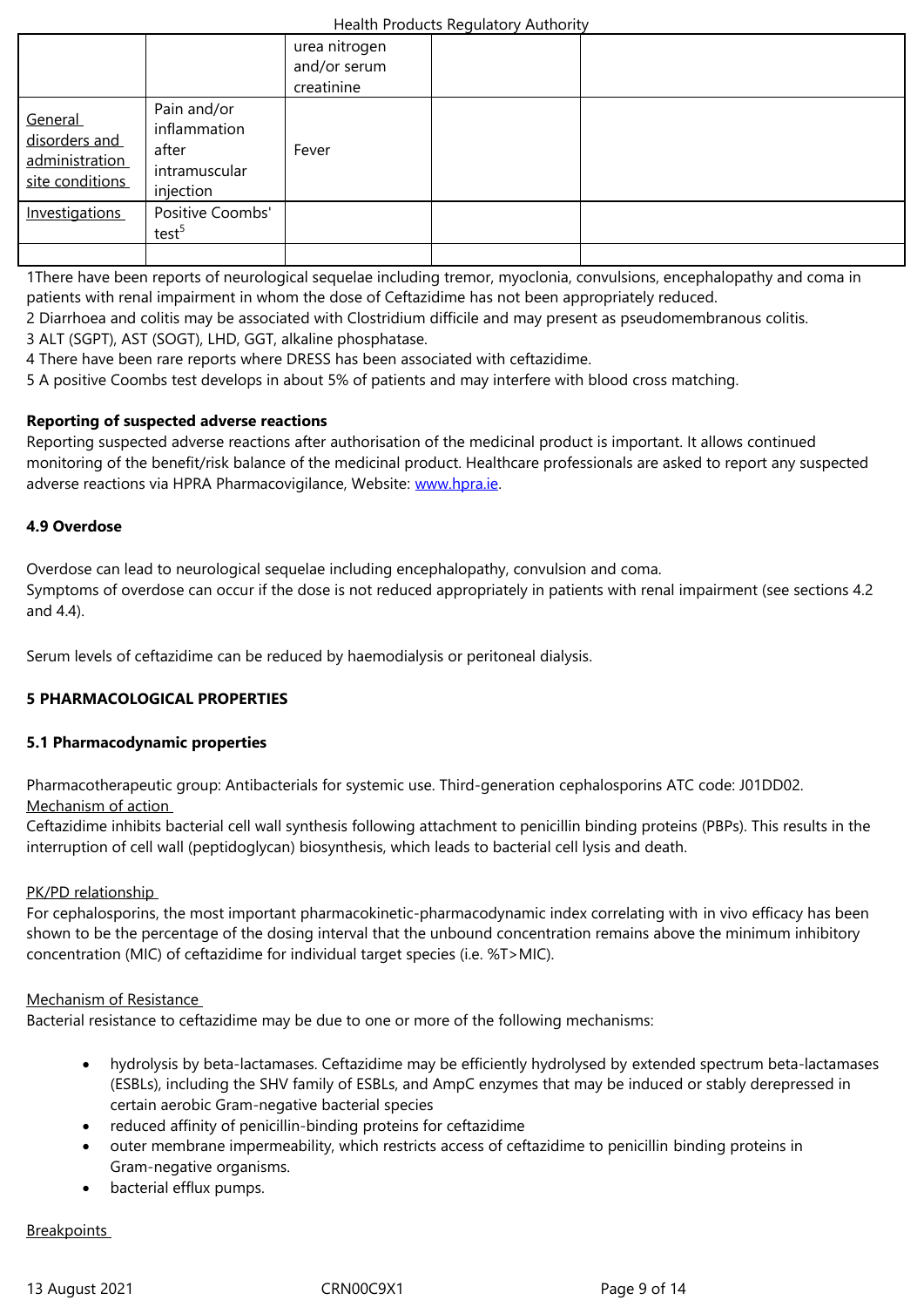Minimum inhibitory concentration (MIC) breakpoints established by the European Committee on Antimicrobial Susceptibility Testing (EUCAST) are as follows:

| Organism                         | Breakpoints<br>(mg/L) |         |     |
|----------------------------------|-----------------------|---------|-----|
|                                  |                       |         | R   |
| Enterobacteriaceae               | $\leq$ 1              | $2 - 4$ |     |
| Pseudomonas aeruginosa           | $\leq 81$             |         | > 8 |
| Non-species related breakpoints2 | $\leq$ 4              | 8       | > 8 |

S=susceptible, I=intermediate, R=resistant.

1The breakpoints relate to high dose therapy (2 g x 3).

2Non-species related breakpoints have been determined mainly on the basis of PK/PD data and are independent of MIC distributions of specific species. They are for use only for species not mentioned in the table or footnotes.

# Microbiological Susceptibility

The prevalence of acquired resistance may vary geographically and with time for selected species and local information on resistance is desirable, particularly when treating severe infections. As necessary, expert advice should be sought when the local prevalence of resistance is such that the utility of ceftazidime in at least some types of infections is questionable

| <b>Commonly Susceptible Species</b>                    |           |               |
|--------------------------------------------------------|-----------|---------------|
| Gram-positive aerobes:                                 |           |               |
| Streptococcus pyogenes                                 |           |               |
| Streptococcus agalactiae                               |           |               |
| Gram-negative aerobes:                                 |           |               |
| Citrobacter koseri                                     |           |               |
| Haemophilus influenzae                                 |           |               |
| Moraxella catarrhalis                                  |           |               |
| Neisseria meningitidis                                 |           |               |
| Pasteurella multocida                                  |           |               |
| Proteus mirabilis                                      |           |               |
| Proteus spp. (other)                                   |           |               |
| Providencia spp.                                       |           |               |
| Species for which acquired resistance may be a problem |           |               |
|                                                        |           |               |
| Gram-negative aerobes:                                 |           |               |
| Acinetobacter baumannii+                               |           |               |
| Burkholderia cepacia                                   |           |               |
| Citrobacter freundii                                   |           |               |
| Enterobacter aerogenes                                 |           |               |
| Enterobacter cloacae                                   |           |               |
| Escherichia coli                                       |           |               |
| Klebsiella pneumoniae                                  |           |               |
| Klebsiella spp. (other)                                |           |               |
| Pseudomonas aeruginosa                                 |           |               |
| Serratia spp.                                          |           |               |
| Morganella morganii                                    |           |               |
| Gram-positive aerobes:                                 |           |               |
| Staphylococcus aureus£                                 |           |               |
| Streptococcus pneumoniae££                             |           |               |
| Viridans group streptococcus                           |           |               |
| Gram-positive anaerobes:                               |           |               |
| Clostridium perfringens                                |           |               |
| 13 August 2021                                         | CRN00C9X1 | Page 10 of 14 |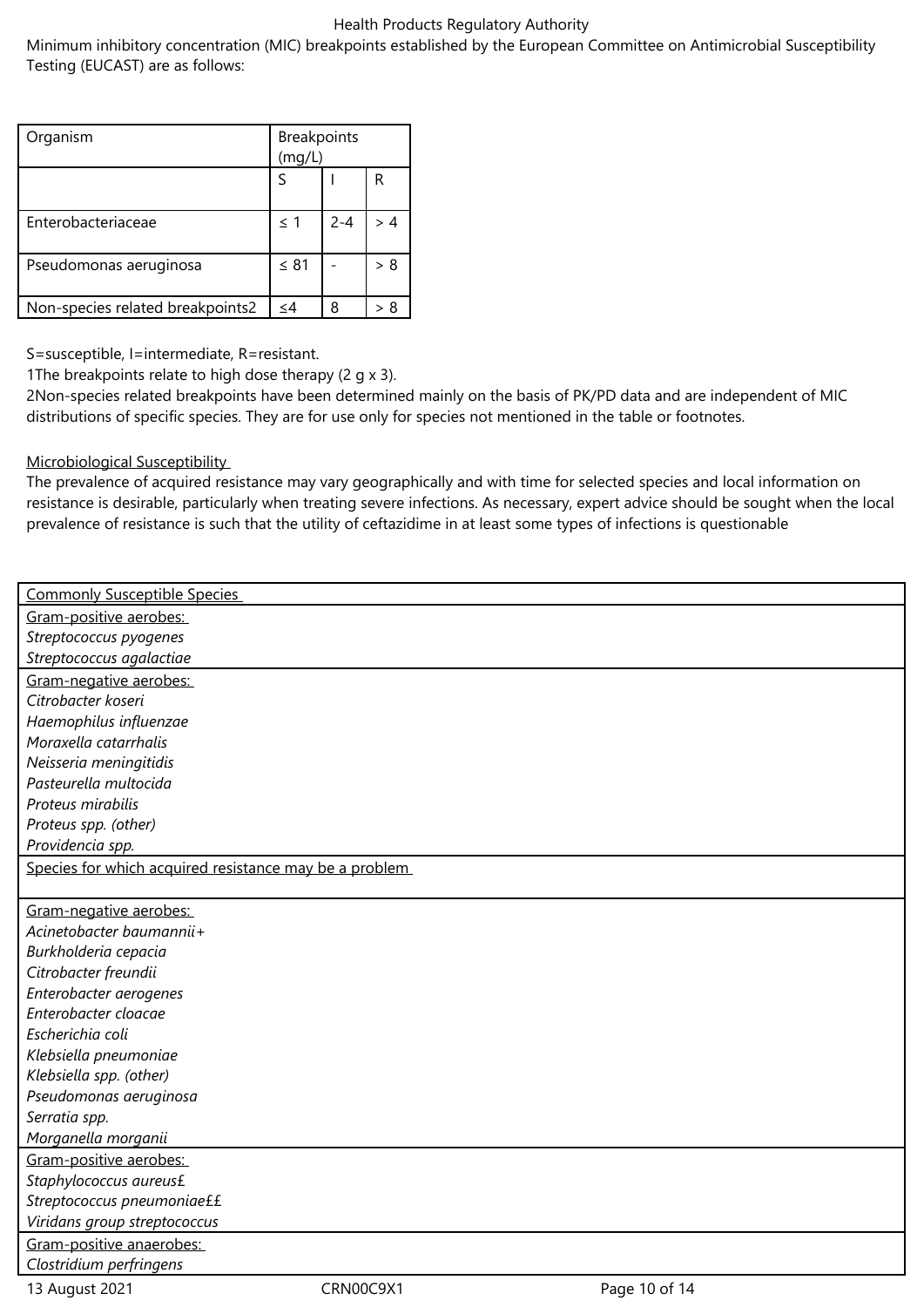| Health Products Regulatory Authority                                                                                         |  |  |  |
|------------------------------------------------------------------------------------------------------------------------------|--|--|--|
| Peptostreptococcus spp.                                                                                                      |  |  |  |
|                                                                                                                              |  |  |  |
| Gram-negative anaerobes:<br>Fusobacterium spp.                                                                               |  |  |  |
| Inherently resistant organisms                                                                                               |  |  |  |
|                                                                                                                              |  |  |  |
| Gram-positive aerobes:                                                                                                       |  |  |  |
| Enterococcus spp including Enterococcus faecalis and Enterococcus faecium                                                    |  |  |  |
| Listeria spp.                                                                                                                |  |  |  |
| Gram-positive anaerobes:                                                                                                     |  |  |  |
| Clostridium difficile                                                                                                        |  |  |  |
| Gram-negative anaerobes:                                                                                                     |  |  |  |
| Bacteroides spp. (many strains of Bacteroides fragilisare resistant).                                                        |  |  |  |
| Others:                                                                                                                      |  |  |  |
| Chlamydia spp.                                                                                                               |  |  |  |
| Mycoplasmaspp.                                                                                                               |  |  |  |
| Legionellaspp.                                                                                                               |  |  |  |
| <sup>£</sup> S. aureusthat is methicillin-susceptible are considered to have inherent low susceptibility to ceftazidime. All |  |  |  |
| methicillin-resistant S, aureus are resistant to ceftazidime.                                                                |  |  |  |
|                                                                                                                              |  |  |  |

££*S. pneumoniae*that demonstrate intermediate suseptibility or are resistant to penicillin can be expected to demonstrate at least reduced susceptibility to ceftazidime.

+ High rates of resistance have been observed in one or more areas/countries/regions within the EU.

# **5.2 Pharmacokinetic properties**

#### Absorption

After intramuscular administration of 500 mg and 1 g of ceftazidime, peak plasma levels of 18 and 37 mg/l, respectively, are achieved rapidly. Five minutes after intravenous bolus injection of 500 mg, 1 g or 2 g, plasma levels are 46, 87 and 170 mg/l, respectively. The kinetics of ceftazidime are linear within the single dose range of 0.5 to 2 g following intravenous or intramuscular dosing.

#### Distribution

The serum protein binding of ceftazidime is low at about 10%. Concentrations in excess of the MIC for common pathogens can be achieved in tissues such as bone, heart, bile, sputum, aqueous humour, synovial, pleural and peritoneal fluids. Ceftazidime crosses the placenta readily, and is excreted in the breast milk. Penetration of the intact blood-brain barrier is poor, resulting in low levels of ceftazidime in the CSF in the absence of inflammation. However, concentrations of 4 to 20 mg/l or more are achieved in the CSF when the meninges are inflamed.

# Biotransformation

Ceftazidime is not metabolised.

# Elimination

After parenteral administration plasma levels decrease with a half-life of about 2 h. Ceftazidime is excreted unchanged into the urine by glomerular filtration; approximately 80 to 90% of the dose is recovered in the urine within 24 h. Less than 1% is excreted via the bile.

#### Special patient populations

## Renal impairment

Elimination of ceftazidime is decreased in patients with impaired renal function and the dose should be reduced (see section 4.2).

#### Hepatic impairment

The presence of mild to moderate hepatic dysfunction had no effect on the pharmacokinetics of ceftazidime in individuals administered 2 g intravenously every 8 hours for 5 days, provided renal function was not impaired (see section 4.2).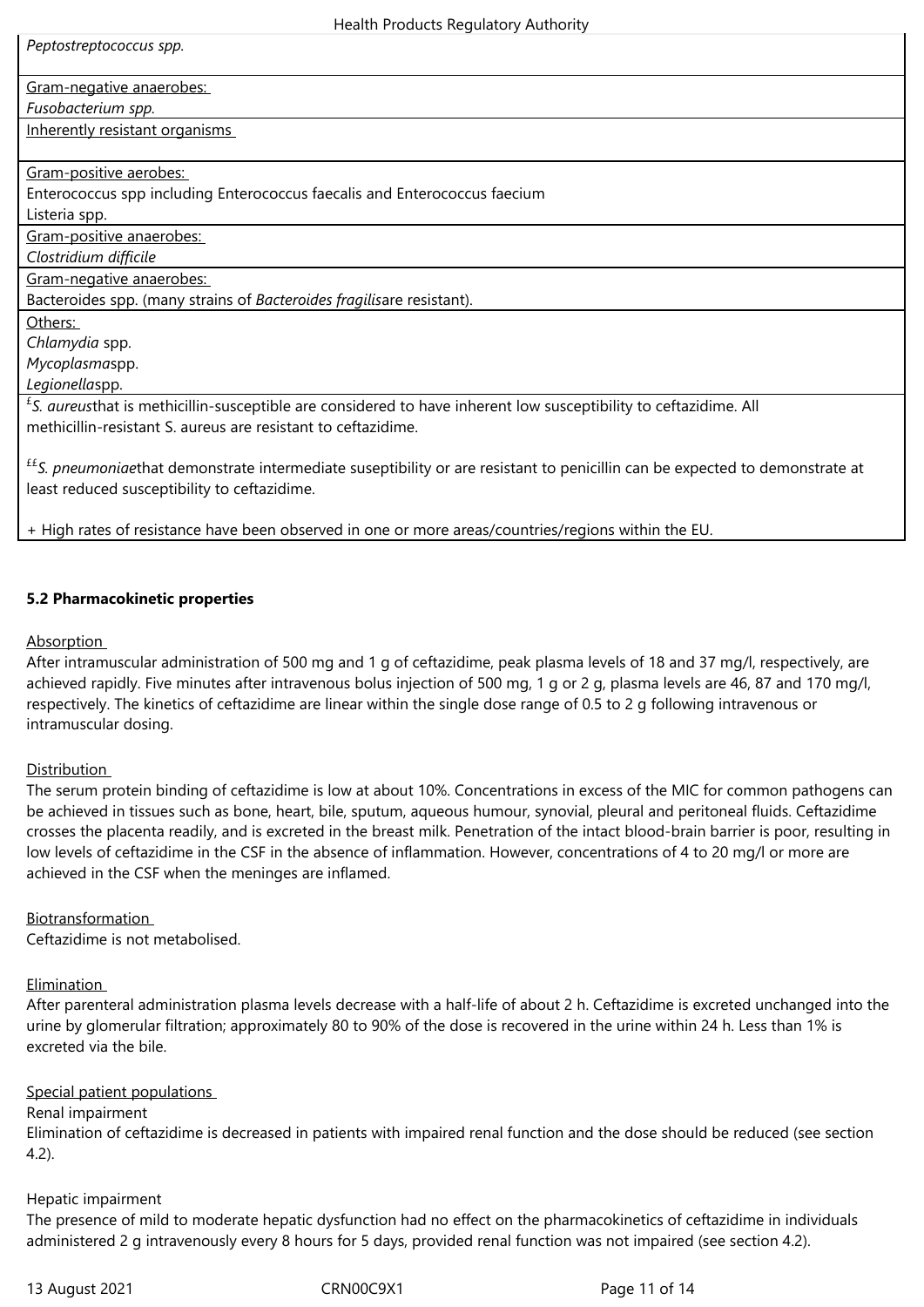#### Elderly

The reduced clearance observed in elderly patients was primarily due to age-related decrease in renal clearance of ceftazidime. The mean elimination half-life ranged from 3.5 to 4 hours following single or 7 days repeat BID dosing of 2 g IV bolus injections in elderly patients 80 years or older.

#### Paediatric population

The half-life of ceftazidime is prolonged in preterm and term neonates by 4.5 to 7.5 hours after doses of 25 to 30 mg/kg. However, by the age of 2 months the half-life is within the range for adults.

#### **5.3 Preclinical safety data**

Non-clinical data reveal no special hazard for humans based on studies of safety pharmacology, repeat dose toxicity, genotoxicity, toxicity to reproduction. Carcinogenicity studies have not been performed with ceftazidime.

## **6 PHARMACEUTICAL PARTICULARS**

## **6.1 List of excipients**

Sodium carbonate (anhydrous sterile)

## **6.2 Incompatibilities**

In the absence of compatibility studies, this medicinal product must not be mixed with other medicinal products.

Ceftazidime is less stable in Sodium Bicarbonate Injection than other intravenous fluids. It is not recommended as a diluent.

Ceftazidime and aminoglycosides should not be mixed in the same giving set or syringe.

Precipitation has been reported when vancomycin has been added to ceftazidime in solution. Therefore, it would be prudent to flush giving sets and intravenous lines between administration of these two agents. Ceftazidime is incompatible with aminophylline. There is a possible incompatibility with pentamide.

# **6.3 Shelf life**

Unopened - 3 years.

For reconstituted solution, chemical and physical in-use stability has been demonstrated for eight hours at  $25^{\circ}$ C and 24 hours at 4°C. From a microbiological point of view, once opened, the product should be used immediately. If not used immediately, in-use storage times and conditions prior to use are the responsibility of the user and would normally not be longer than 24 hours at 2-8°C, unless reconstitution has taken place in controlled and validated aseptic conditions.

#### **6.4 Special precautions for storage**

Unopened: Do not store above 25°C. Keep the vials in the outer carton. After reconstitution: Store at 2-8°C. (See 6.3 shelf life)

# **6.5 Nature and contents of container**

Packs of one, five or ten Type II colourless glass 10ml vials stoppered with coated rubber stopper, capped with flip-off cap.

Not all pack sizes may be marketed.

# **6.6 Special precautions for disposal of a used medicinal product or waste materials derived from such medicinal product and other handling of the product**

For single use. Discard any unused contents.

13 August 2021 CRN00C9X1 Page 12 of 14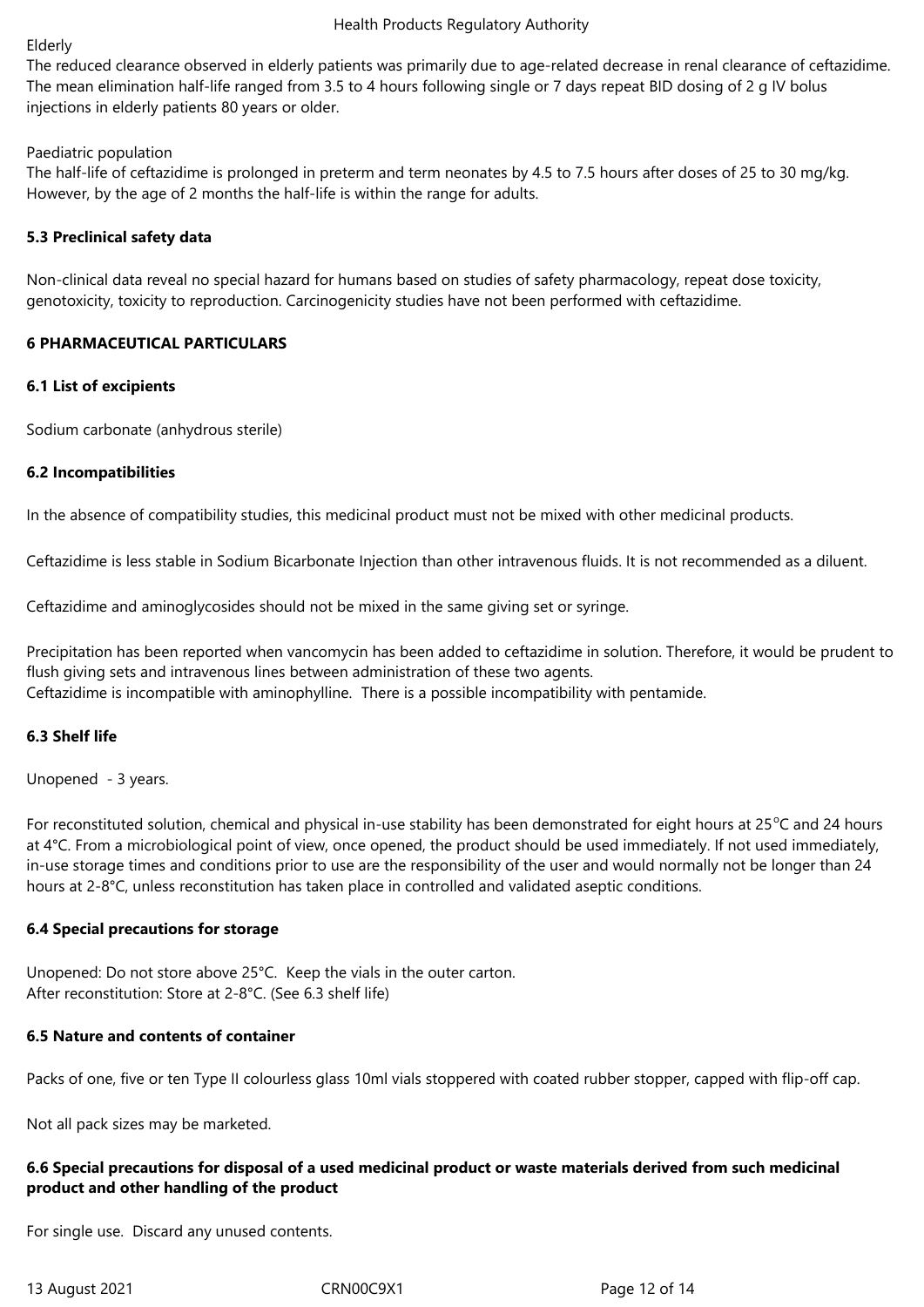Instructions for reconstitution: See table for addition volumes and solution concentrations, which may be useful when fractional doses are required.

#### PREPARATION OF SOLUTION

| INTRAMUSCULAR INJECTION |                |                                          |                                         |                                         |                                            |
|-------------------------|----------------|------------------------------------------|-----------------------------------------|-----------------------------------------|--------------------------------------------|
| Strength                | Diluent        | Amount of<br>diluent to be<br>added (ml) | Approximate<br>concentration<br>(mq/ml) | Approximate<br>available<br>volume (ml) | Approximate<br>displacement<br>volume (ml) |
|                         | 0.5% lidocaine | 3 ml                                     | 278                                     | $3.6$ ml                                | $0.6$ ml                                   |
|                         | 1% lidocaine   | $3 \text{ ml}$                           | 270                                     | 3.7 ml                                  | $0.7$ ml                                   |

| INTRAVENOUS BOLUS |                     |                                          |                                      |                                         |                                            |
|-------------------|---------------------|------------------------------------------|--------------------------------------|-----------------------------------------|--------------------------------------------|
| Strength          | Diluent             | Amount of<br>diluent to be<br>added (ml) | Approximate concentration<br>(mq/ml) | Approximate<br>available<br>volume (ml) | Approximate<br>displacement<br>volume (ml) |
|                   | Water for Injection | 10 ml                                    | 92                                   | $10.9$ ml                               | $0.9$ ml                                   |

| INTRAVENOUS INFUSION |                                             |                                          |                                   |
|----------------------|---------------------------------------------|------------------------------------------|-----------------------------------|
| Strength             | <b>Diluent</b>                              | Amount of diluent to be added $(mI)^*$ . | Approximate concentration (mg/ml) |
| 1 a                  | See list of<br>compatible diluents<br>below | 50 ml                                    | 20                                |

#Note: addition should be in two stages. See preparation for intravenous infusion instructions below.

## Compatible diluents for intravenous infusion

Ceftazidime at concentrations between 1 mg/ml and 40 mg/ml is compatible with the following diluent solutions for intravenous infusion preparation:

Sodium Chloride 0.9% Ringer Solution Ringer Lactate Solution Glucose 5% Glucose 10% Glucose 5% and Sodium Chloride 0.9% Glucose 5% and Sodium Chloride 0.45% Glucose 5% and Sodium Chloride 0.2%

Dextran 40%/10% and Sodium Chloride 0.9% Dextran 70%/6% and Sodium Chloride 0.9%

Solutions range from light yellow to amber depending on concentration, diluent and storage conditions used.

All sizes of vials as supplied are under reduced pressure. As the product dissolves, carbon dioxide is released and a positive pressure develops. For ease of use, it is recommended that the following techniques of reconstitution are adopted.

# Preparation of solution for bolus injection:

1. Insert the syringe needle through the vial closure and inject 10 ml of Water for Injection. The vacuum may assist entry of the diluent. Remove the syringe needle.

2. Shake to dissolve: carbon dioxide is released and a clear solution will be obtained in about 1 to 2 minutes.

3. Invert the vial. With the syringe plunger fully depressed, insert the needle through the vial closure and withdraw the total volume of solution into the syringe (the pressure in the vial may aid withdrawal). Ensure that the needle remains within the solution and does not enter the head space. The withdrawn solution